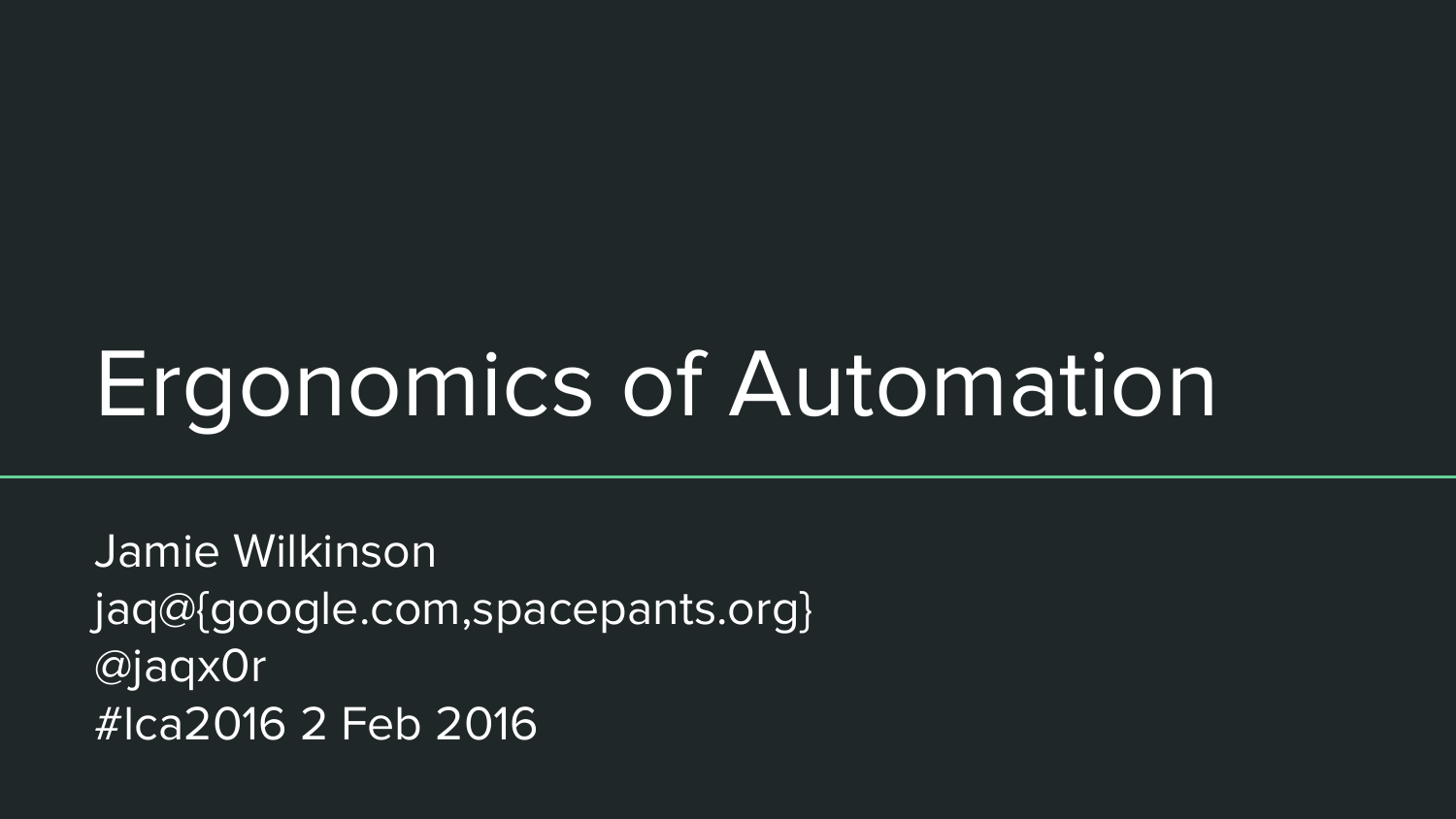# **SRE**

Site Reliability Engineering in Storage Infrastructure at Google

SRE is what happens when you ask a software engineer to design an operations function.

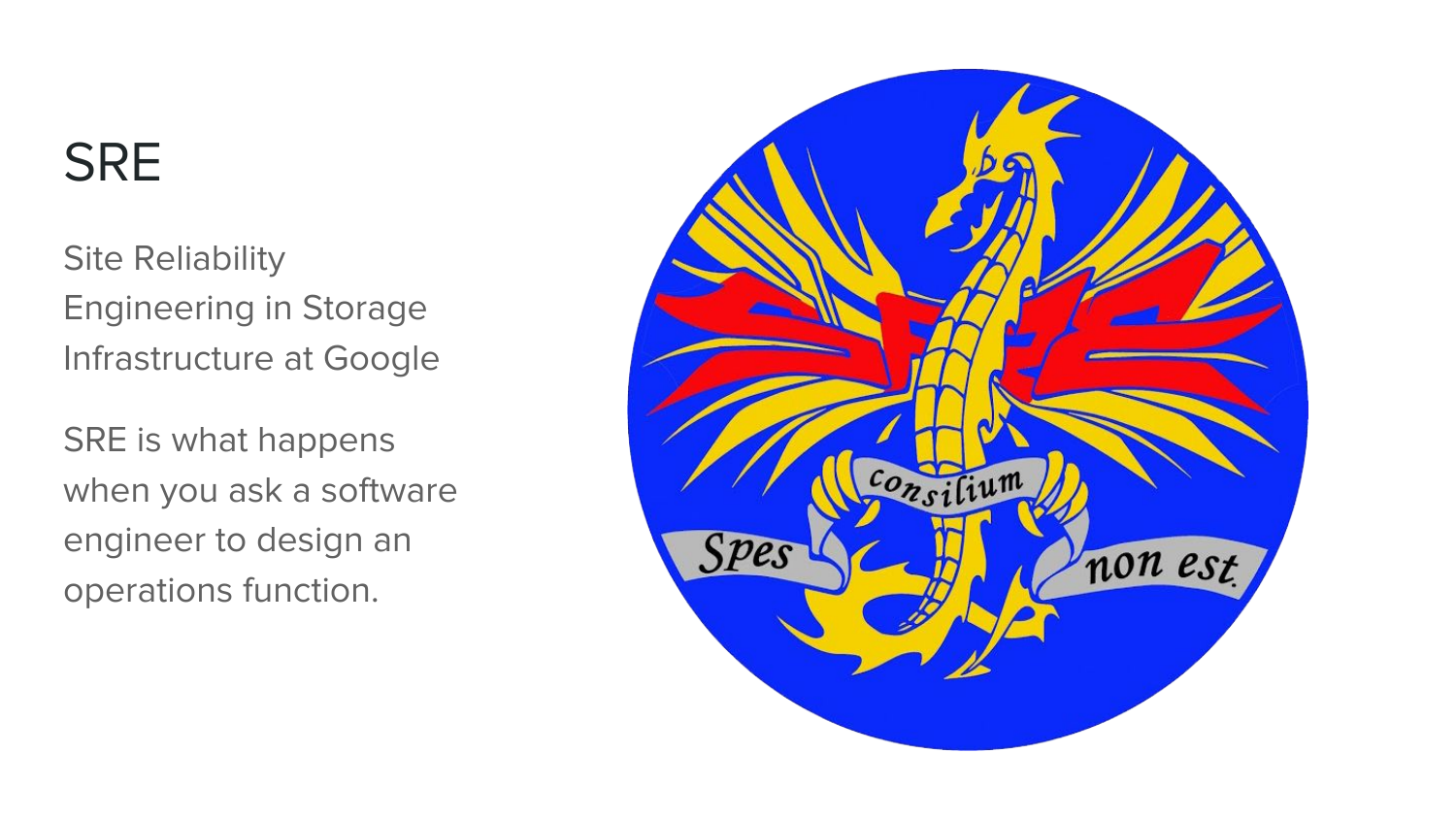#### Papers

#### **AUTOMATION SURPRISES**, Sarter, Woods, Billings,

Handbook of Human Factors & Ergonomics, second edition, G. Salvendy (Ed.), Wiley, 1997

#### **MABA-MABA or Abracadabra? Progress on human-automation coordination**, Woods, Dekker, Cognition, Technology & Work, 2002

**Reengineering Work: Don't Automate, Obliterate**, Hammer, Harvard Business Review, 1990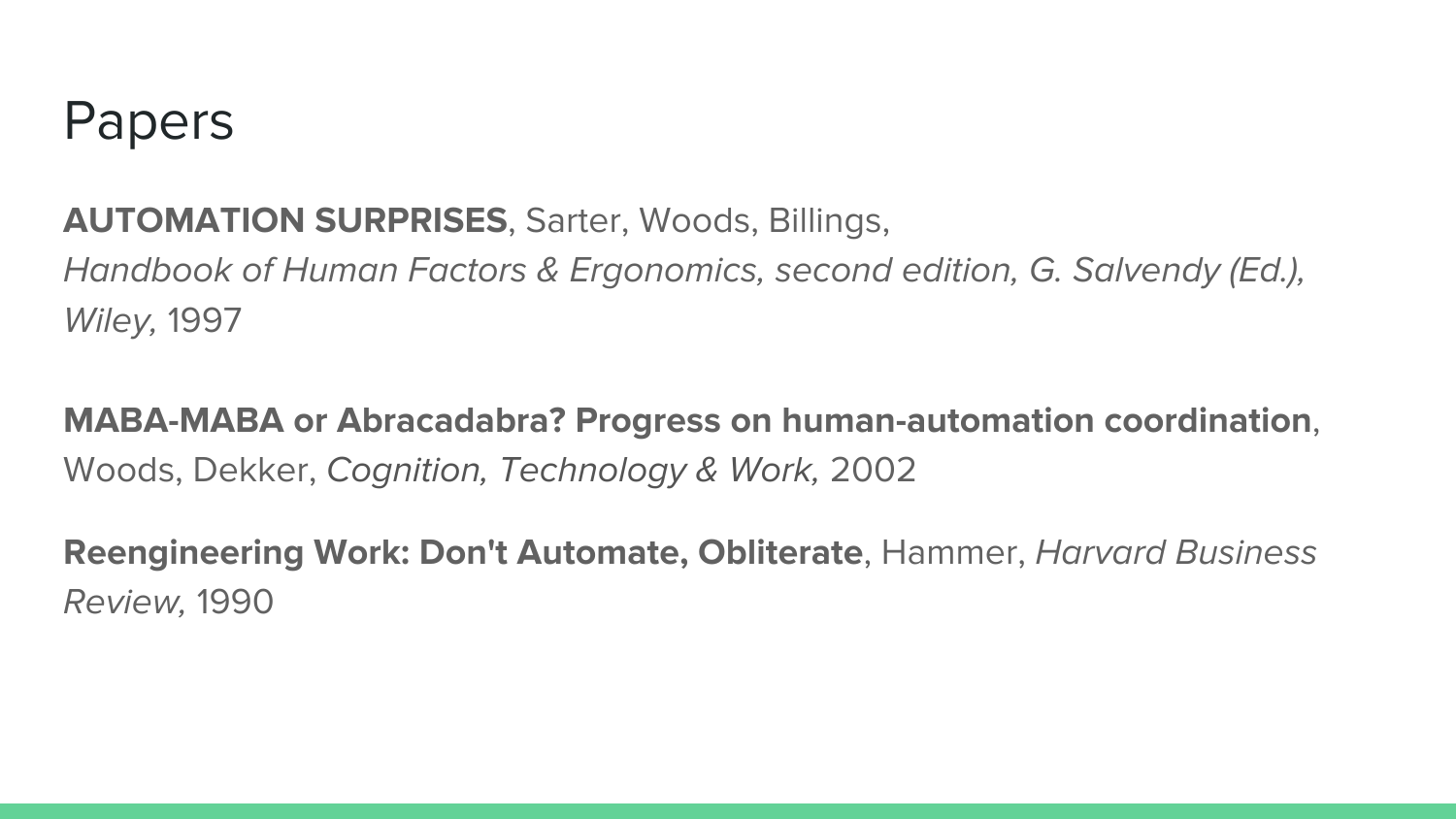#### Benefits of Automation

- Better results, same system
- Frees up resources: offloads work
- Frees up resources: focus attention on right answer
- Fewer knowledges required by operator
- Machines are autonomous
- System feedback unchanged
- Machines are flexible
- Reduce Human Frror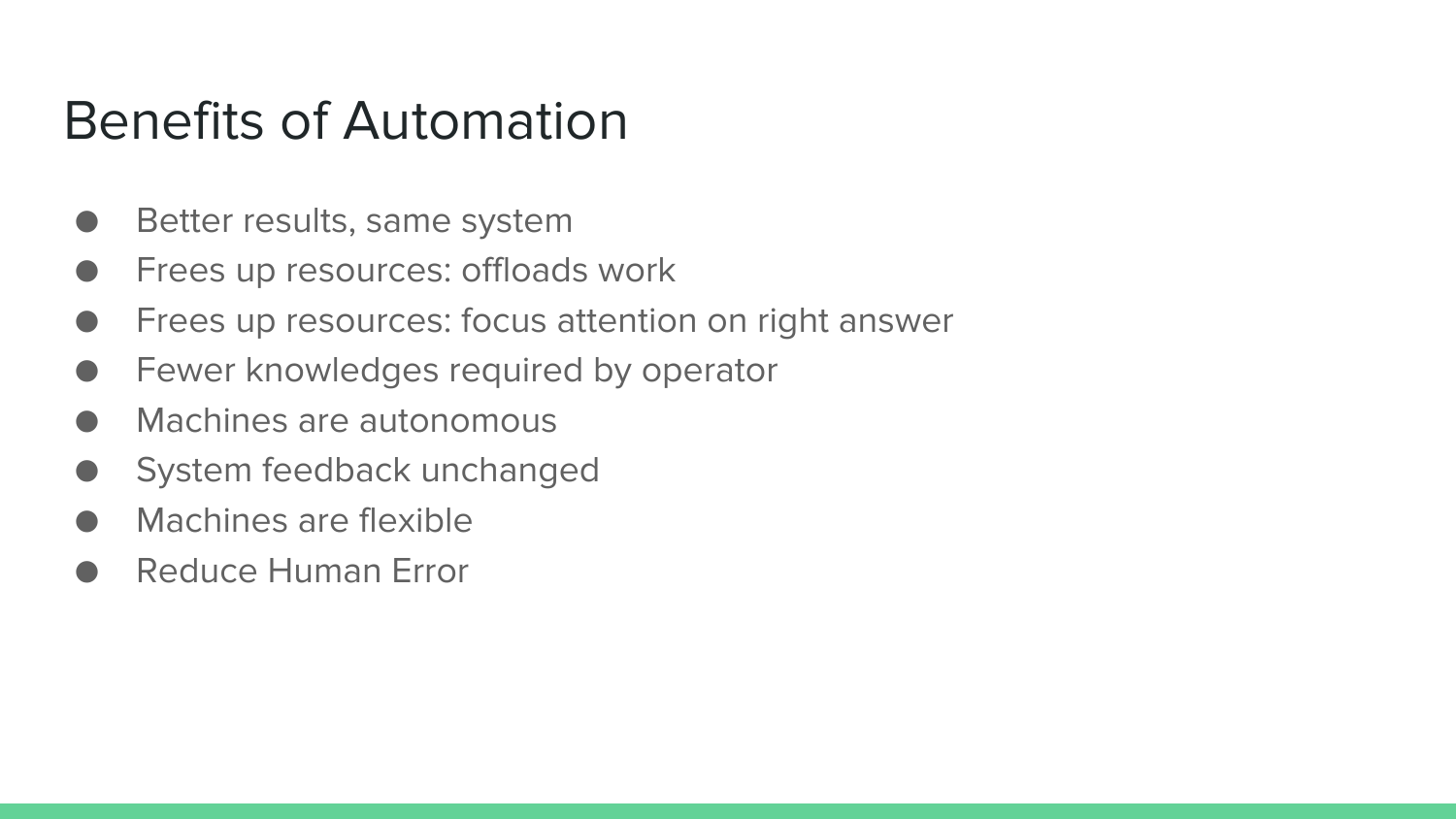# Substitution Myth

MABA-MABA: Men(sic) Are Better At/Machines Are Better At

Belief that people and machines have fixed strengths and weaknesses.

But, automation creates new strengths and weaknesses.

(c.f. "Don't' Automate, Obliterate." HBR for other arguments against substitution)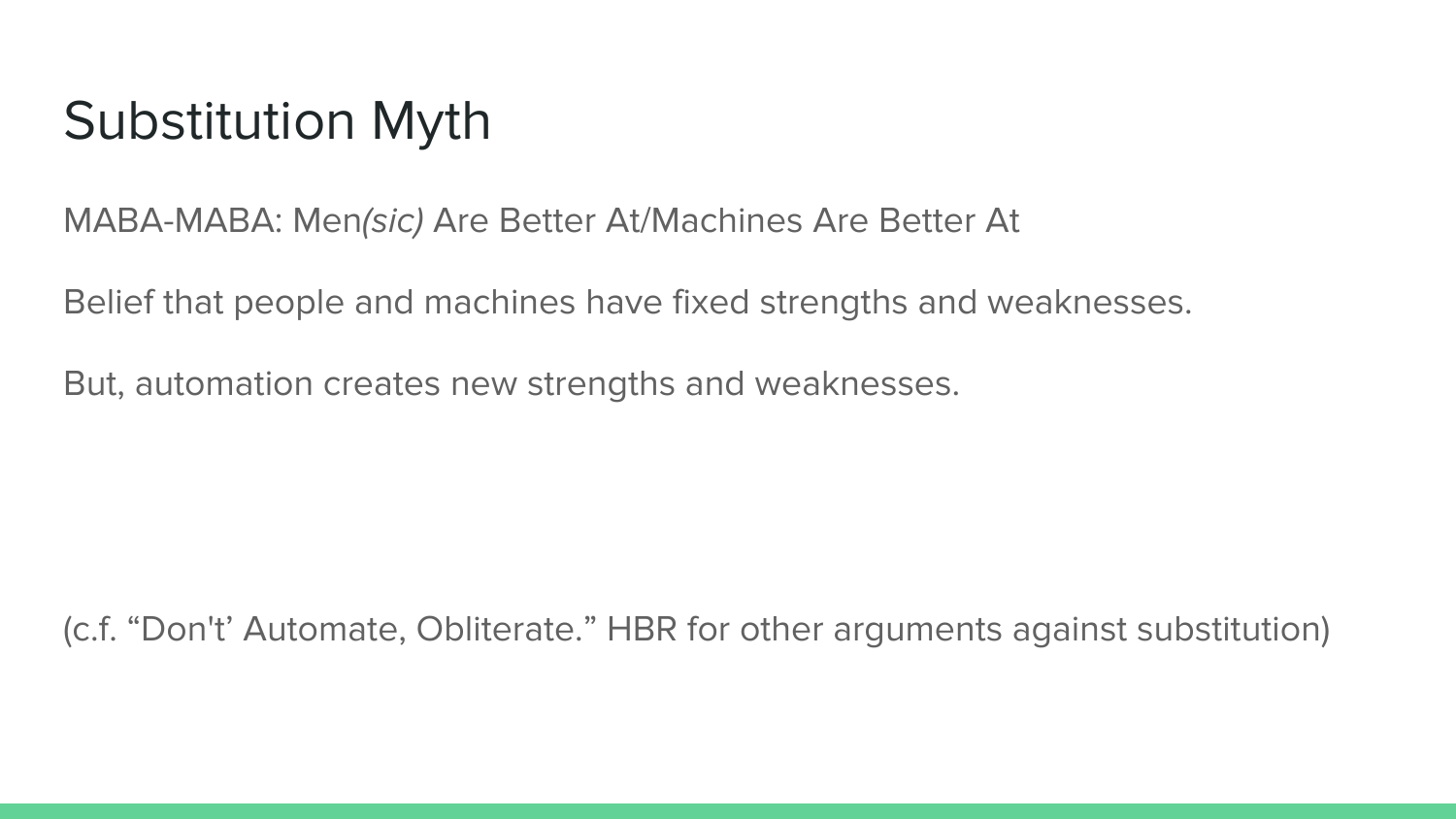#### Automation Surprises

- transforms practice of work and roles of people
- create new kinds of cognitive work, often at wrong times
- more threads to track, harder to remain aware of activity and changes
- new knowledge and skills required
- machines are not working in isolation
- new types of feedback required to support new roles
- feature creep creates new demands, errors and paths towards failure
- both machines and humans are fallible, new problems with human-machine coordination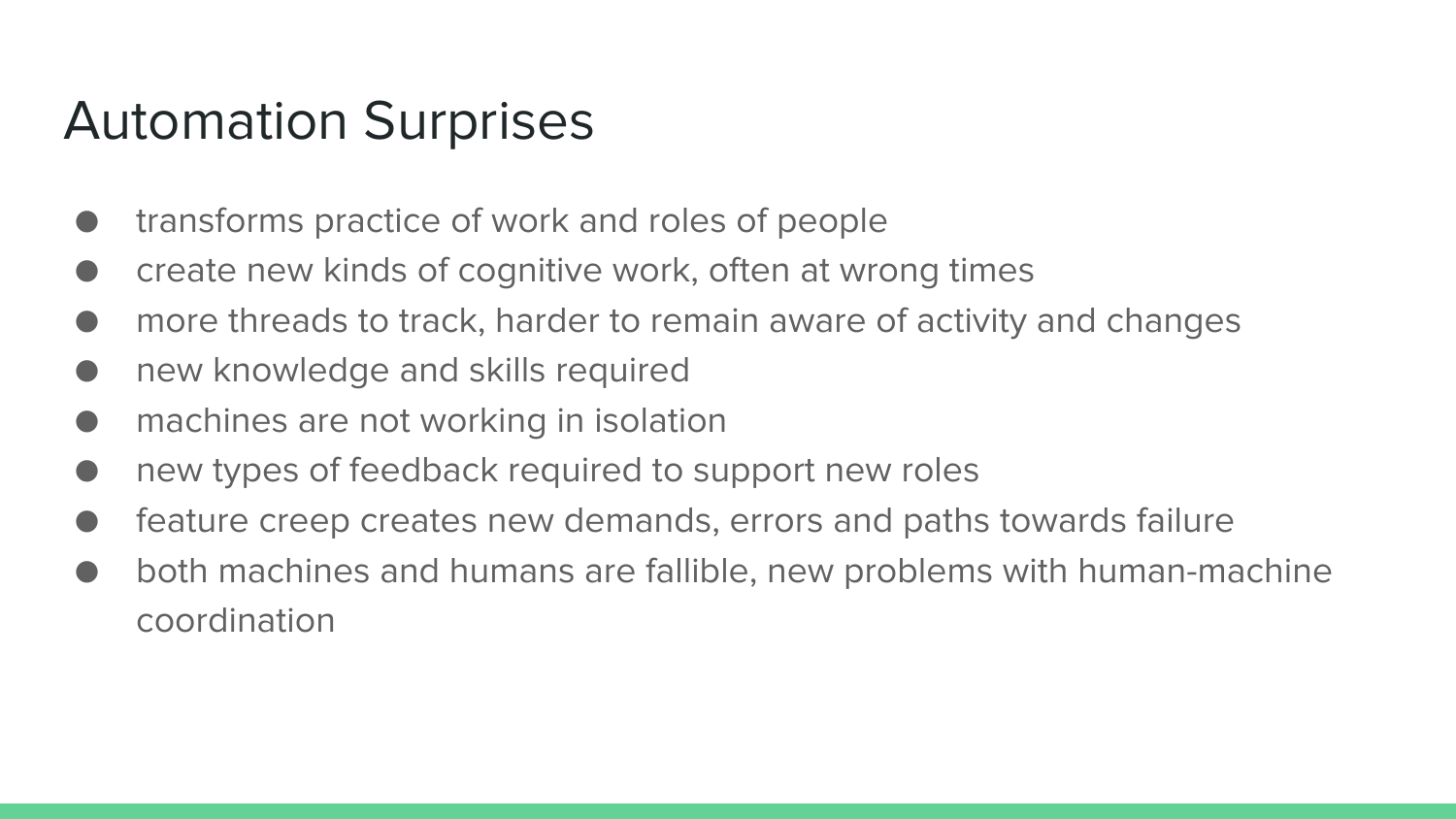Change in Workload

Many automation systems assist in low load environments but are useless (or worse a hindrance) when help is most needed.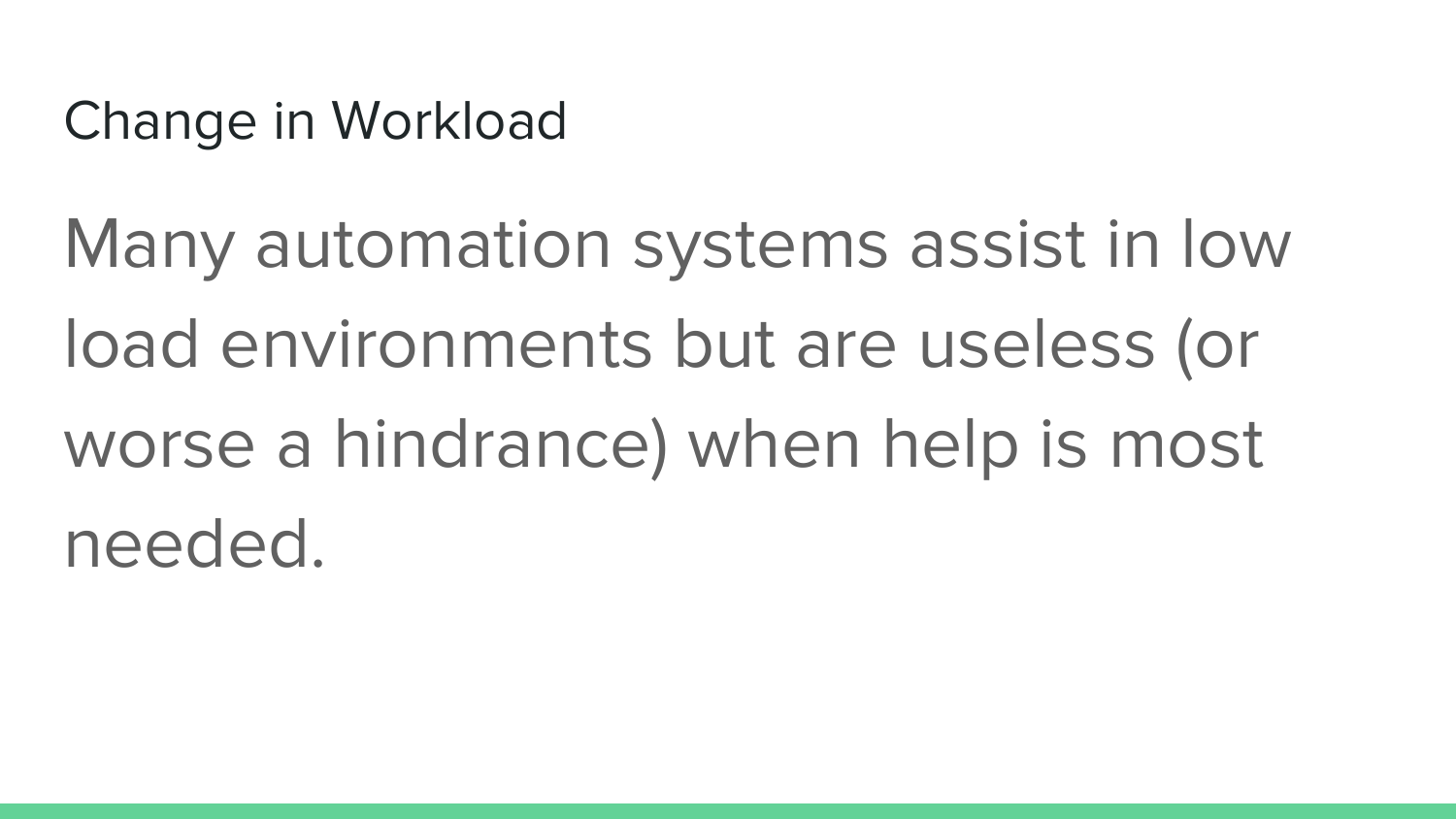Attention and coordination demands

Compensates for abnormal behaviour in system up to a limit, and then fails or returns control to human when its capacity is exhausted.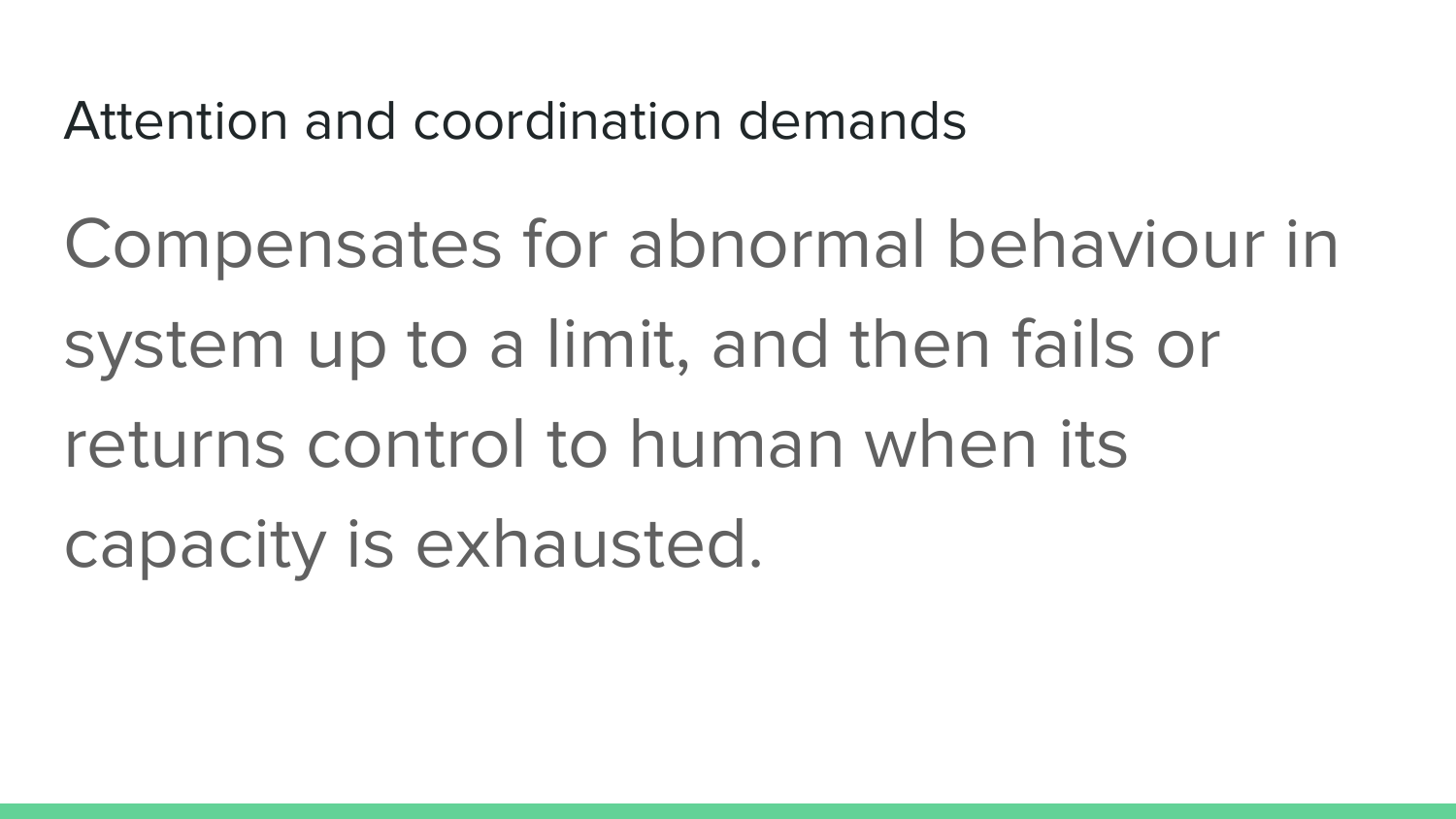# **Complacency**

Mostly reliable systems become trusted to do the right thing even when they are no longer acting reliably.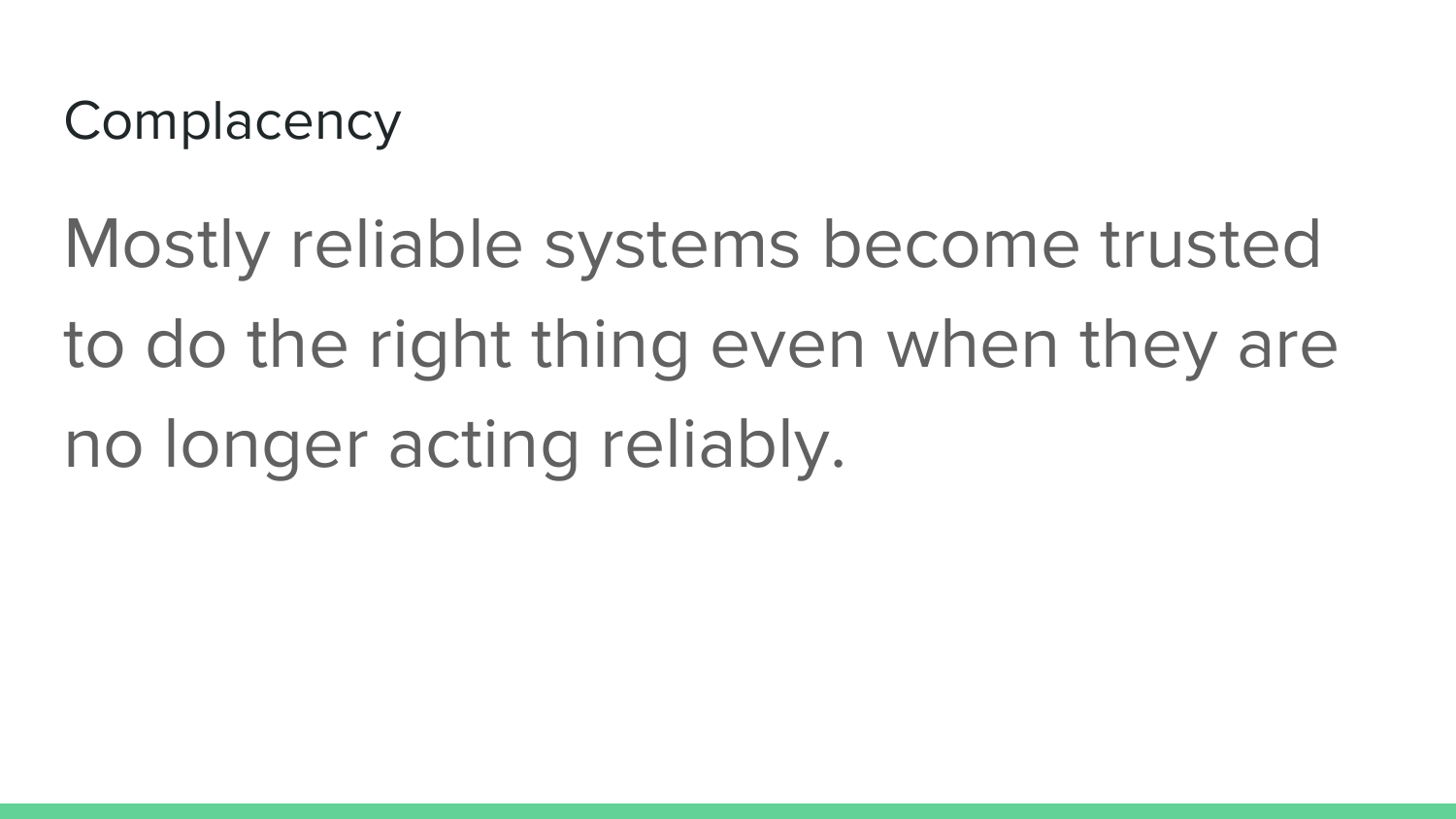# **Training**

Rote memorization of training material does not prepare human for activation of knowledge in context.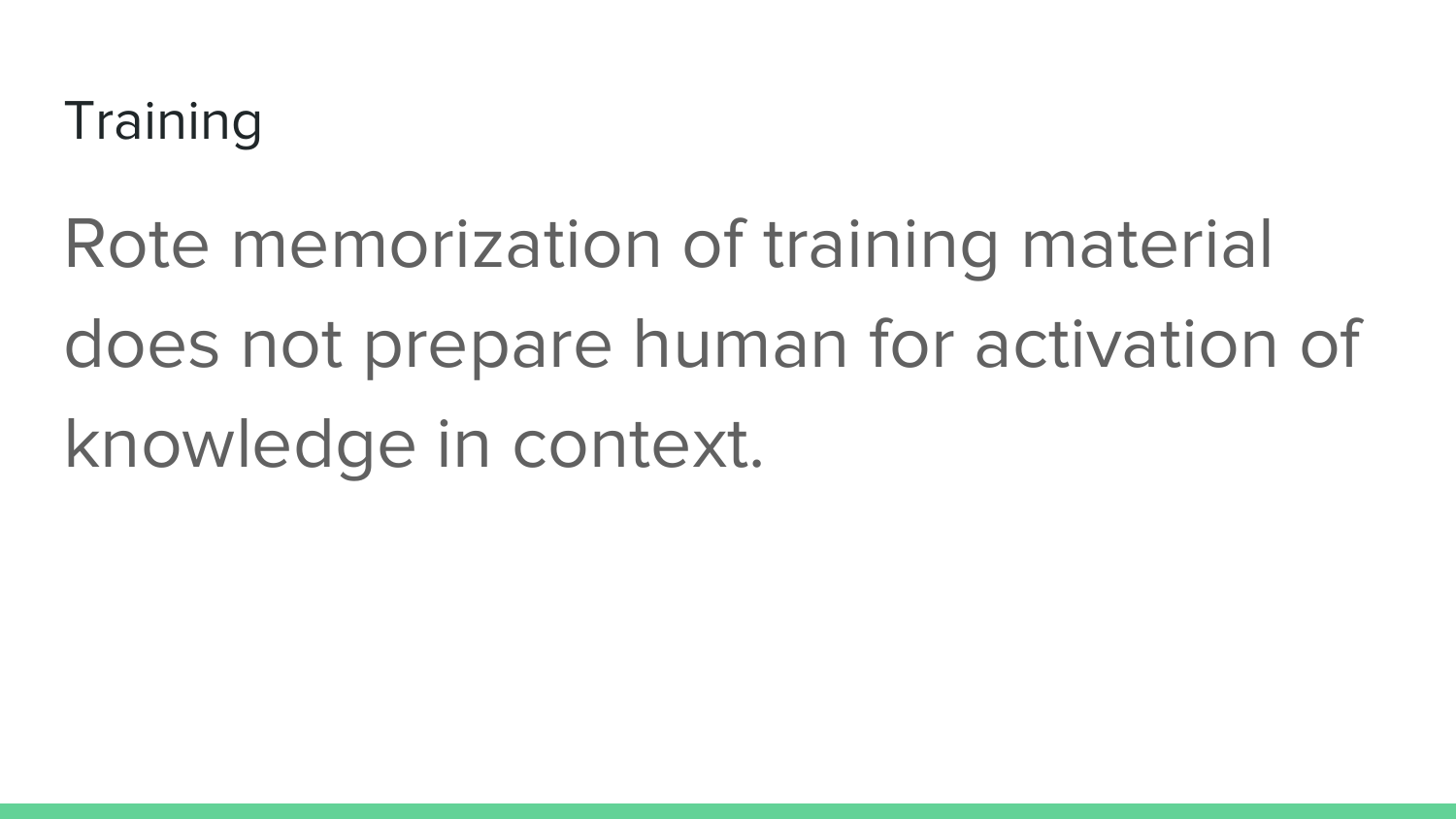# Make Humans and Automation Place Nicely

Human-centered instead of technology centered.

The automation must become a team player.

- observable
- directable